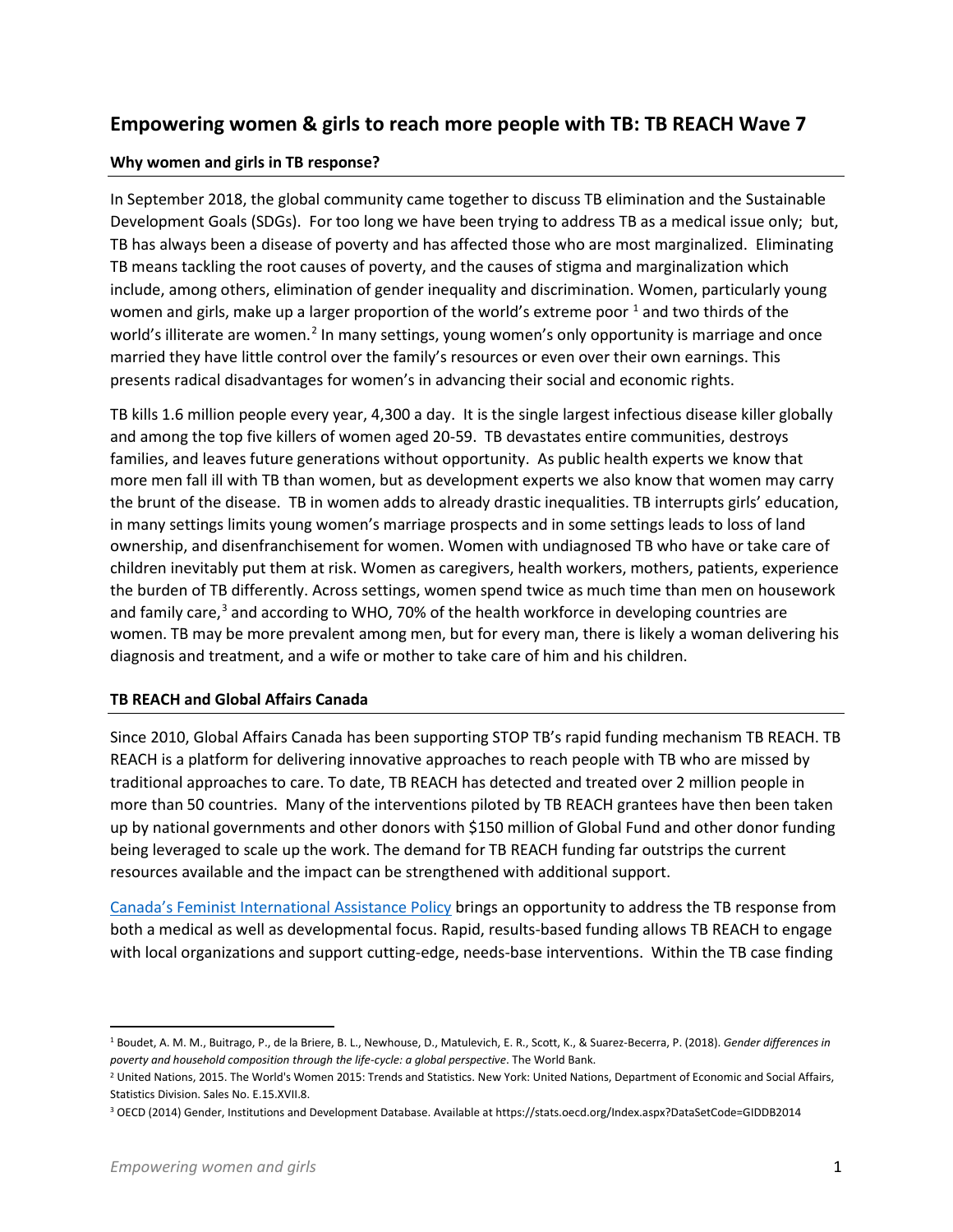agenda, TB REACH has already been working with community organizations to bring focus to women's empowerment.

Canada's investment in TB REACH shows that by prioritizing women's empowerment and equality we can shift how partners think about their own communities and target groups.

- In a Tanzania peri-mining community, a project has identified similar TB prevalence among miners and women residing in areas surrounding the mines. While treatment enrollment rates are high for men, loss to pre-treatment follow up is higher among women. Noticing this discrepancy, the project aims to engage additional linkages to TB treatment for women;
- A project in India, through recruitment of female community health workers, most of whom are TB widows, found that involvement in screening and other case finding activities had a significant impact on women's sense of self-worth and desire to serve their communities.
- In Pakistan, an approach that engages transgender women to identify TB and support treatment among their peers has been able to detect hundreds of cases in a highly stigmatized and marginalized group
- A project in Nigeria found that female internally displaced persons (IDPs) are more responsive to screening and support from female community workers and that using this gender-sensitive approach can boost case finding among IDP women and children.
- Utilizing female community health workers in Ethiopia showed that when women are involved in TB screening activities, more women are detected and successful treated.
- In Afghanistan, healthcare providers who already serve women, such as OB/GYNs, were trained to screen their clients for TB. School girls in several communities were trained to screen their neighbors and Imams in community Mosques discussed the impact of TB on women. In communities where school girls conducted the screening and where local religious leaders initiated discussions about women's access to TB services, TB notifications among women increased.
- All TB REACH projects now report gender disaggregated data to help identify gaps and opportunities.

Other, non-TB REACH interventions are also showing that focus on women and TB can bring about positive results to both stop the epidemic and promote empowerment:

- In Pakistan, engagement of school girls in life skills training and training on TB screening has allowed thousands of young women to make first steps towards career planning and at the same time to screen their neighbors for TB.
- In India, local data analysis showed certain districts had much lower rates of TB among women. The TB program ran a *screen your grandmother* campaign and the intervention immediately demonstrated results. While promoting overall respect to the role of grandmothers in India the program promoted gender equality and directly impacted public health outcomes in TB.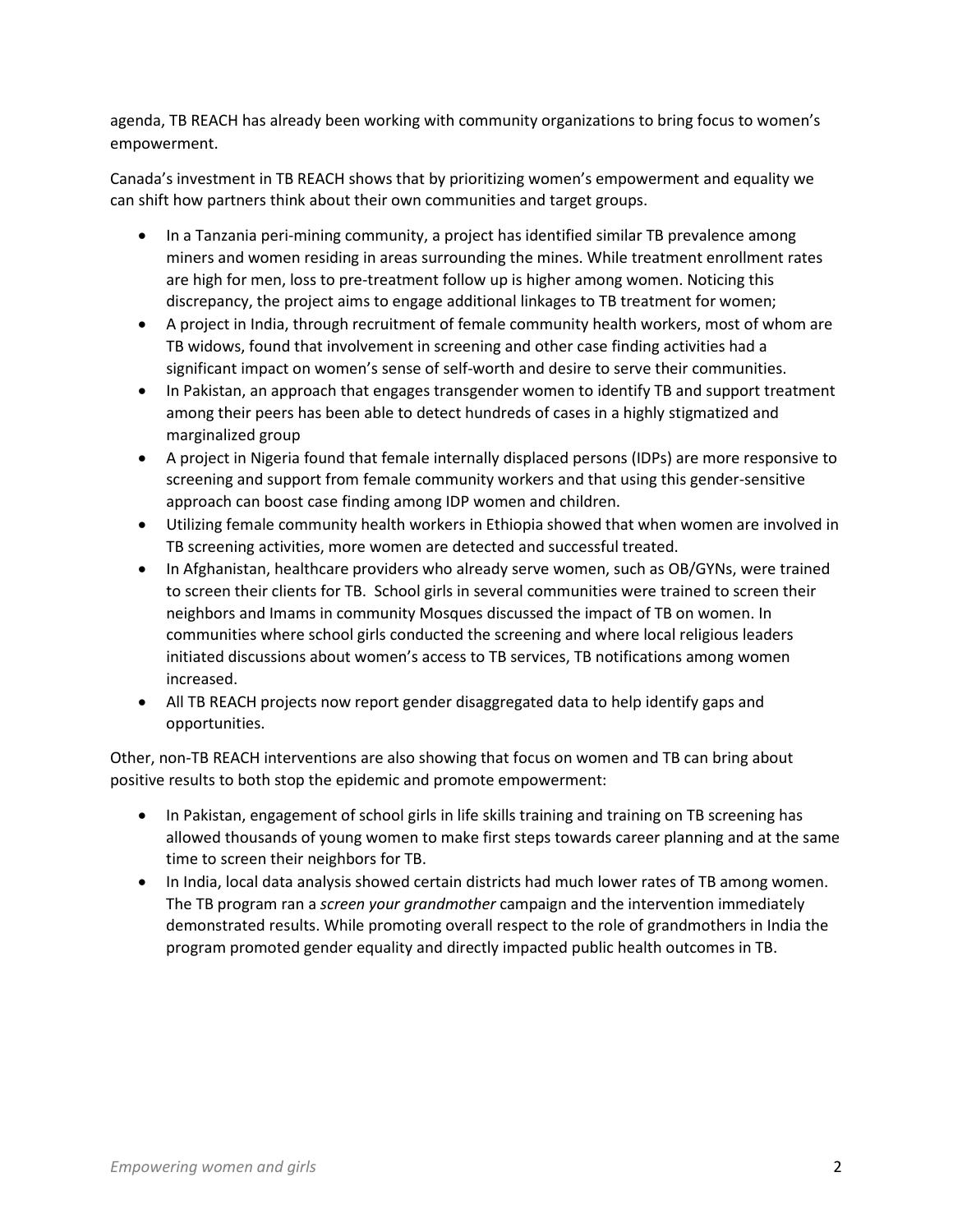## **Why now?**

The task of eliminating TB is not easy and unless we shift the discourse from a sole focus on epidemiology and include other serious challenges at the level of communities we will not meet the goal of ending TB, but also any of the other SDGs. The TB response, and the stakeholders must recognize that women, while also falling ill with TB, are largely impacted by its dire socio-economic context and can serve as powerful vectors of change to stem the tide of the TB epidemic.

- In many settings, women are unable to access health care without permission, suffer more from stigma related to illness, and are less willing/able to produce samples for TB testing. Due to stigma, women with TB might be deemed undesirable for marriage, disenfranchised by families and husbands.
- Women also generally wait longer than men for diagnosis and treatment, and may be discouraged from seeking care by lack of privacy or childcare facilities in health care settings.<sup>[4](#page-2-0)</sup>
- Women comprise 70% of the healthcare workforce in the developing world and their contribution and effort to ending TB should not be left unrecognized. In high burden countries, women as caretakers, mothers, grandmothers and partners can be empowered to serve their communities, ensure that their family and community members get screened and help more rapidly close the gap in pediatric TB.
- By supporting and empowering women, we can strengthen and equip the communities, including their most vulnerable members, to better address the impacts of the TB epidemic. By supporting TB interventions with and among women, we can pave the way for better healthcare for all women and improve case finding overall.

#### **TB REACH Wave 7: Scaling up rapid case finding approaches with women and for women**

TB REACH's Wave 7 call for proposals will launch in early 2019 and will source creative solutions to TB case finding and treatment adherence by women, for women and with women:

- 1. Proposals promoting female empowerment at community level to facilitate case finding approaches, such as engagement of women in leadership roles in TB health work, education of women to perform healthcare tasks. We look for programmes that can open educational and career opportunities for women;
- 2. Proposals engage women in proactive mobilization of their communities, including their partners and their children, for screening. Men and boys are often missed by the current systems in large numbers. As men often do not seek care due to social norms, we look for programing that empowers women to facilitate health-seeking behavior in their partners and community members;
- 3. Proposals that improve case finding among women, including in areas where the TB burden is skewed and in particular groups of women, such as indigenous and other marginalized women (women who use drugs, mobile populations and refugee women, women in professions with

<span id="page-2-0"></span> <sup>4</sup> https://www.theglobalfund.org/media/6349/core\_tbhumanrightsgenderequality\_technicalbrief\_en.pdf